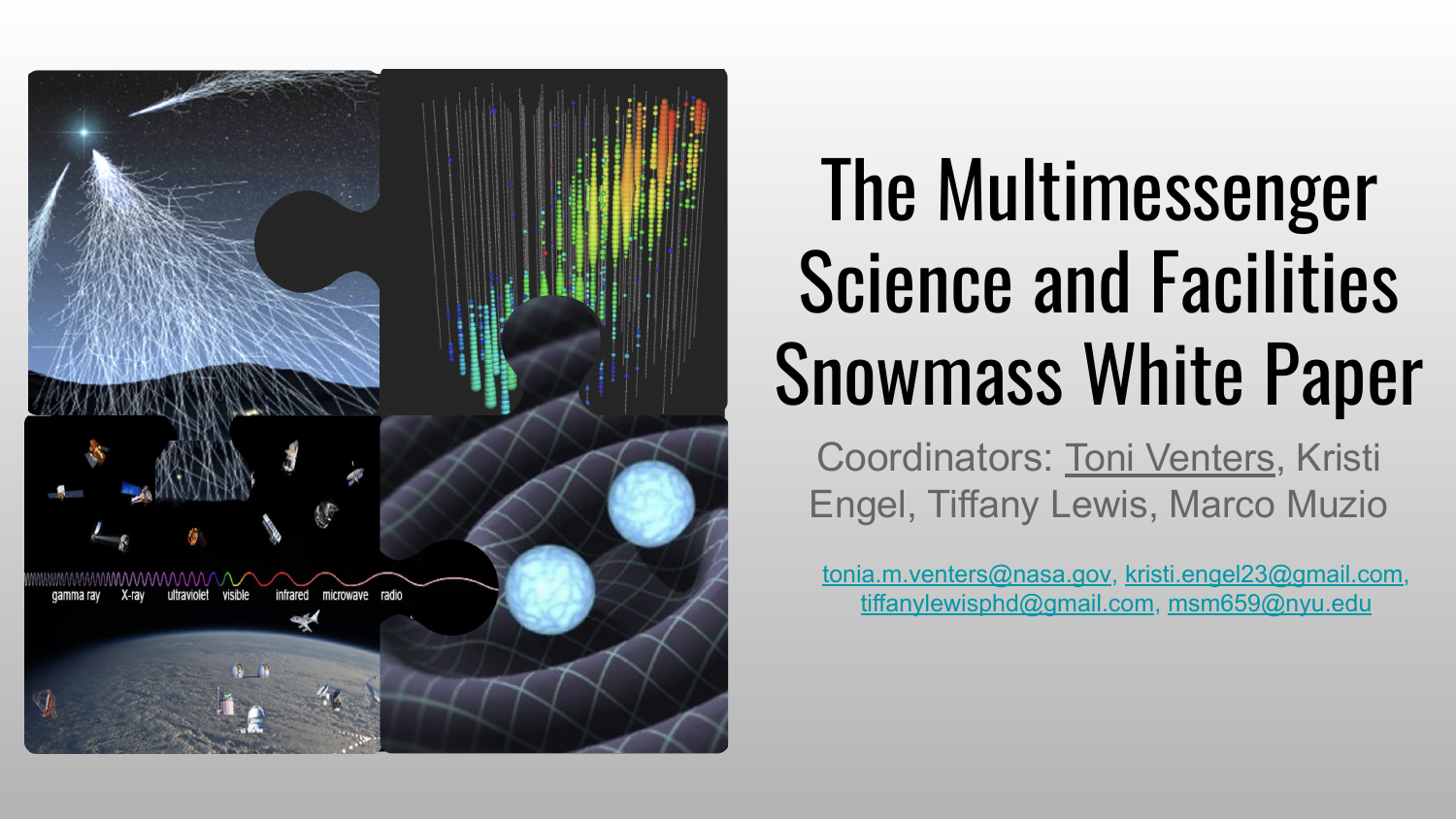#### Goals of the white paper

- To provide an outlook of MM science for the next two decades.
- To provide a blueprint of a portfolio of facilities and experiments that will collectively realize the 20-year vision of MM science.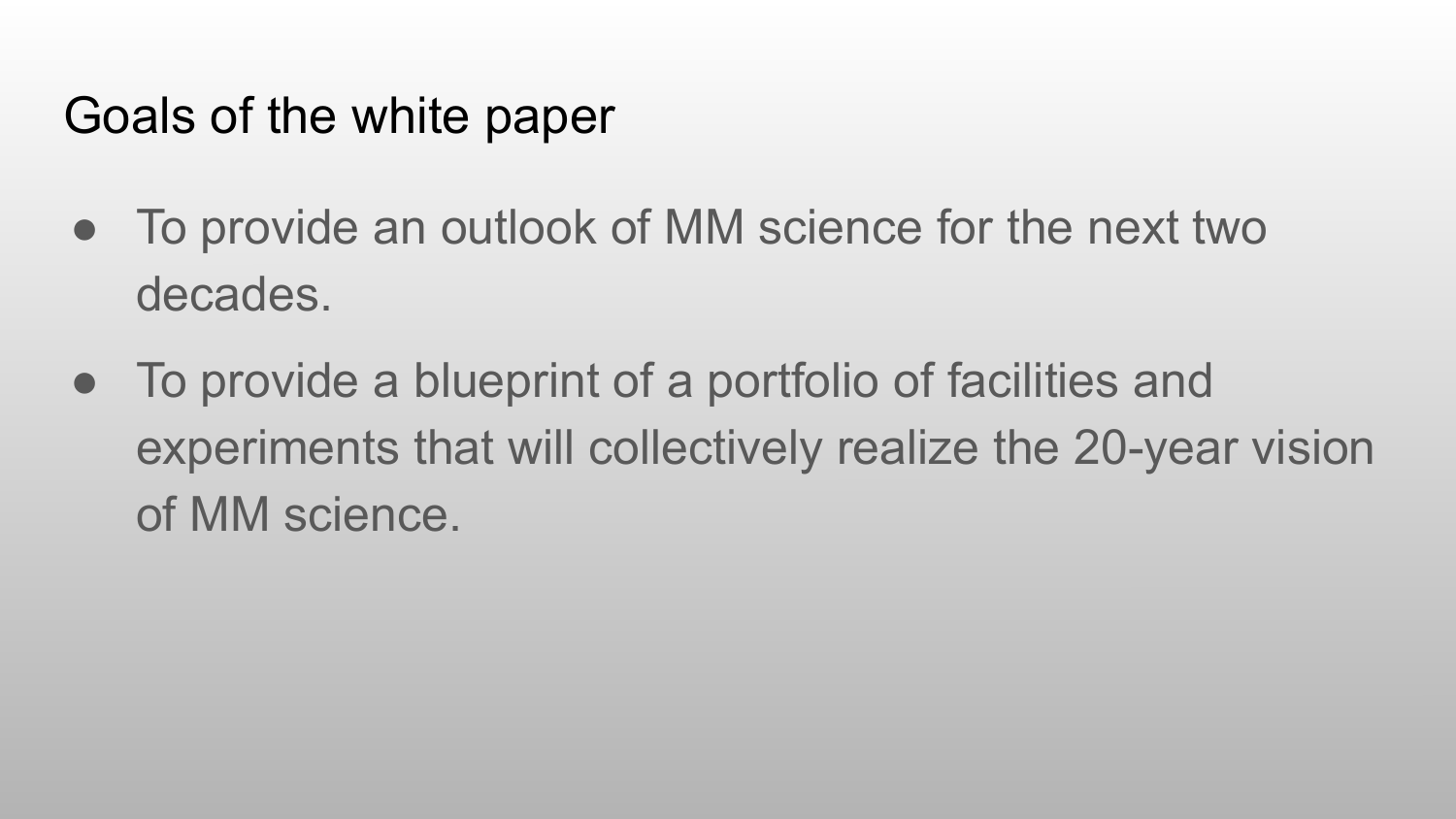## WP Philosophy

Key questions to be addressed:

- 1. What is the current status of the field?
- 2. What facilities and capabilities will we have or develop in the next decade and what kinds of MM science will be achievable with these capabilities?
- 3. What are the big questions that will require a new generation (~20+ years) of MM facilities?

A note about scope:

• Each messenger has at least one solicited Snowmass white paper; our focus is on science that is enabled by observations and detections in more than one messenger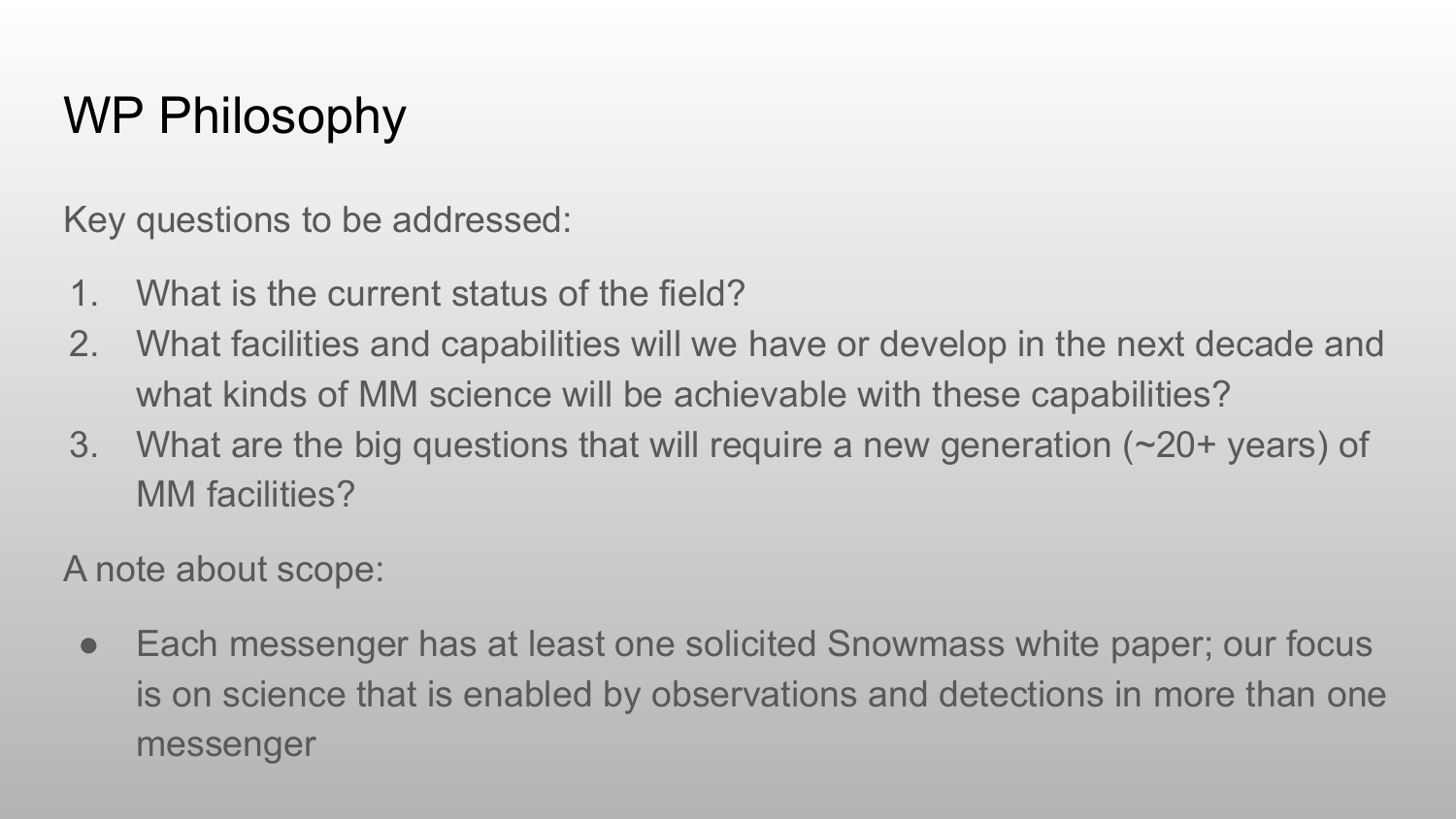### Preliminary Outline

#### Executive Summary

- 1. Introduction
	- a. Current Status of Multimessenger Science
	- b. Multimessenger Science in the Next Two Decades (General Discussion)
- 2. Multimessenger Synergies in Particle **Astrophysics** 
	- a. Stellar Mass Compact Object Binaries
	- b. Massive Compact Object Binaries
	- c. Active Galactic Nuclei
	- d. Tidal Disruption Events
	- e. Other Transients
	- f. Diffuse Backgrounds
	- g. BSM/Tests of Fundamental Physics
- 3. The Current and Future Multimessenger **Network** 
	- a. The Current Landscape and Planned **Enhancements**
	- b. The Multimessenger Vision
	- c. Enabling Technologies
	- d. Facilities
		- i. List of Facilities
		- ii. Complimentary b/w facilities
- 4. Data Management
	- a. Real-time Alert Coordination
	- b. Data Archiving
	- c. Data Access
	- d. Software
- 5. Conclusions